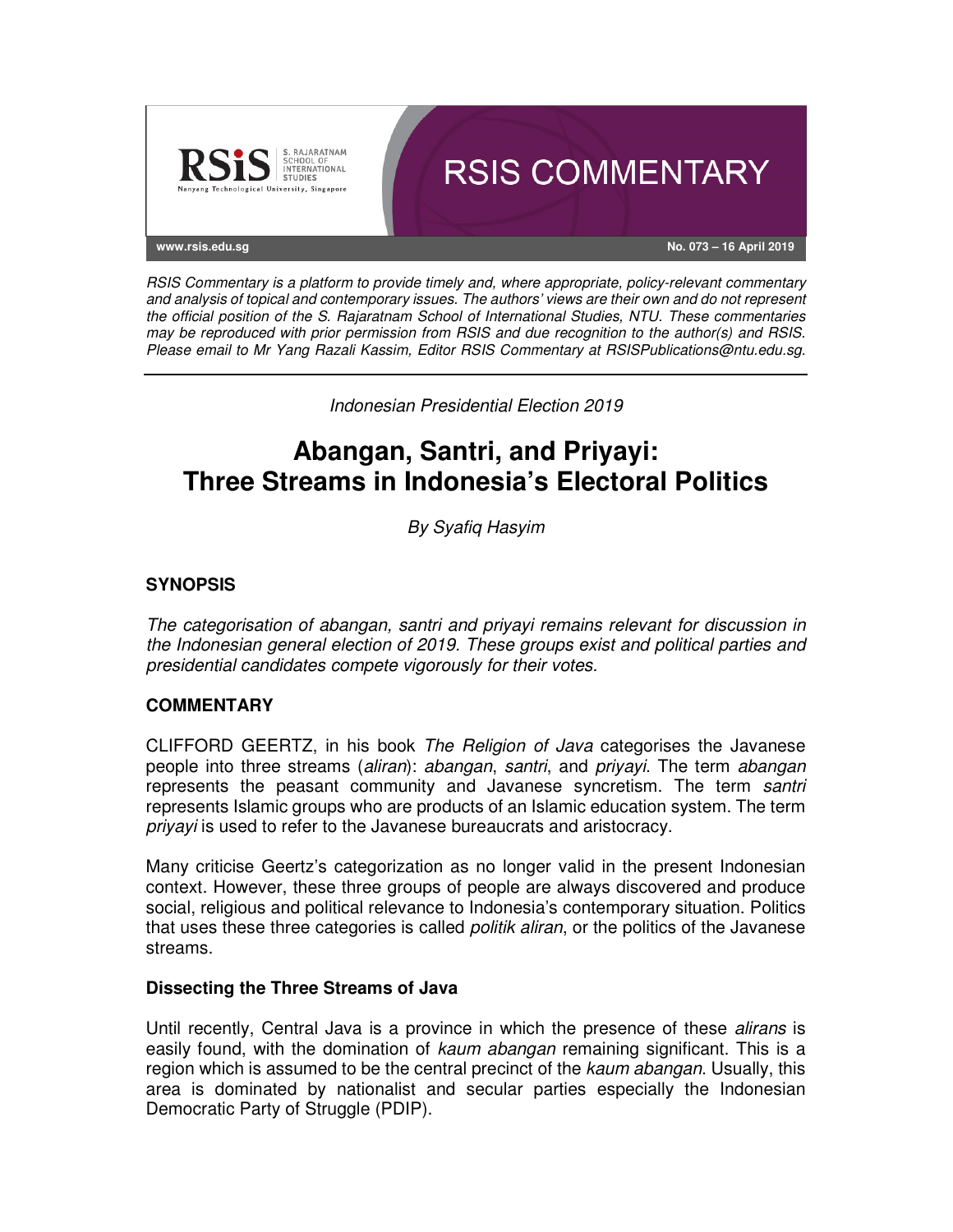This is also a region where the mass-based *kaum santri* are found such as in Demak, Jepara, and Kudus. Islam-oriented parties like PKB and PPP are quite dominant in these areas. The kaum priyayi are usually concentrated around places in which former Javanese kingdoms were established.

In the last decade, starting from the presidential election 2014, there has been a strong and categorical shift in the social and religious orientations of the three aliran groups. Their identities are melting and blurring, no longer strictly restricted to one group or category. This could be due to the rapid shift in their economic and political circumstances.

Many important political positions in Central Java reflect mutual acceptance and influence between the kaum abangan and the kaum santri. The kaum abangan accommodate the cultural and religious identity of kaum santri in their lifestyle, on one hand, while the kaum santri accept the presence of kaum abangan on the other hand. The Governor Ganjar Pranowo, for example, comes from an *abangan* family and the PDIP while his Vice Governor, Taj Yasin, represents Nahdlatul Ulama and PPP of Central Java. Their pairing illustrates the important shift and relaxation of aliran strictness.

### **Transformation of the Abangan**

Does the kaum abangan transform into a different category, for example into santri or priyayi in terms of their social, cultural and religious inclination? My recent fieldwork indicates that the kaum abangan tend to embrace some elements of the santri's inclination. The kaum abangan of Surakarta, Pati, Banyumas, Wonosobo and some others have manifested important changes in their cultural and religious leanings towards the kaum santri.

Politically speaking, they remain followers of secular and nationalist parties, but are open to different identities. Some areas identified for long as the centre of abangan, like Solo and Sukoharjo, now see the proliferation of Islamic centres of activities such as Islamic schools, mosques, and social-religious activities – Pengajian (Islamic study groups) and Majlis Taklim (religious classes).

However, some changes in the identity of the *kaum abangan* do not automatically influence their preference in the political party. Central Java is still a significant province favouring the PDIP since Indonesia's reform era up till the presidency of Joko Widodo.

### **When Priyayi Becomes More Pious**

A similar leaning taking place among the kaum abangan is found in the kaum priyayi. This bureaucratic class seems to be inclined to the kaum santri rather than the kaum abangan. Many priyayi tend to adopt the religious inclination of kaum santri. Several major cities of which kaum priyayi dwell indicate a strong phenomenon of santrinisation.

Islamic events are often organised around the *priyayi's* dwelling zones in Central Java.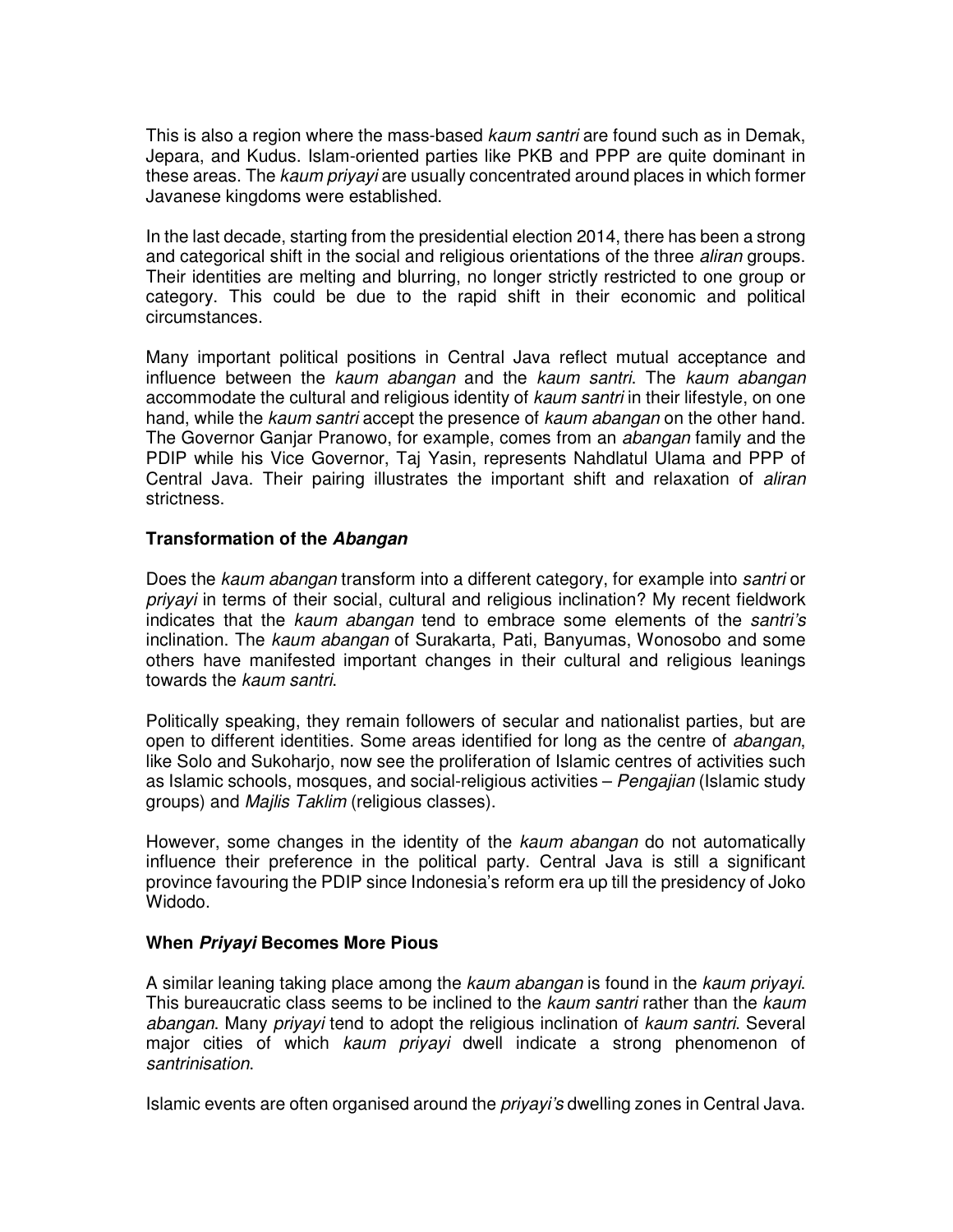The offices of governors and mayors at several provincial and district levels are no longer shy to display Islamic symbols. Their administrators and bureaucrats appear with strict code of sharia dress in their daily works. It can only happen in the democratic era of Indonesia.

However, the current *santrinisation* of *priyayi* is much more driven by the emergence of identity politics. In this regard, they get involved in Islamic practice groups. To some extent, the families of *priyayi* at various levels, for instance, get involved in the Islamic movement. Some of them affiliate with the Islam-oriented political parties such as PPP, PAN, and PKS. They also promote a limited circle of study on Islam like in Yogyakarta and Solo.

### **Between Liberating and Limiting Santri**

The direct involvement of the *kaum santri* in Indonesia's electoral politics, as evident in the general elections of 2019, makes the definition of santri highly contested. Ma'ruf Amin is the running mate of Joko Widodo ("Jokowi"). He is an icon of Indonesia's santri class due to his prominent positions in two major religious platforms − as general chairman the Indonesian Ulama Council (MUI) and head of Syuriah Board of Nahdlatul Ulama, the largest Islamic organisation in Indonesia.

This pairing is very interesting and makes us understand the growing importance of the *santri's* position in Indonesian politics. While Ma'ruf Amin, the cleric of NU and MUI, is appointed the vice-presidential candidate with Jokowi, the challenger, Prabowo Subianto, also claims another 'santri', Sandiaga Salahuddin Uno ("Sandi"), as a vice presidential candidate.

Indeed, for his pairing with Prabowo, Sandi was referred to as a "post-islamist santri" by the president of PKS. There was no further explanation about what the PKS leader meant by this term. Clearly the kaum santri are now considered as important political players.

Based on this explanation, the definition of santri has become wider, looser and more political. This new definition, however, is not totally acceptable to the *santri* themselves because they feel it can denigrate the dignity of the kaum santri. To them, santri are the products of the *pesantren* or Islamic education system, not of political preference.

### **Meaning for Indonesia's 2019 General Election**

Three conclusions can be made from these observations:

Firstly, the transformations or changes in the religious inclinations of these three groups are not always accompanied by changes in their political preferences. PDIP remains very strong in the *abangan* zone like in Central Java while the Islamist parties PPP, PKB and PKS, are equally strong in their santri zone.

Secondly, the emergence of identity politics has contributed to the santrinisation of both the *abangan* and *priyayi* classes, although they are not monolithic. Most of the kaum abangan have mutual acceptance with the traditionalist santri and most of the